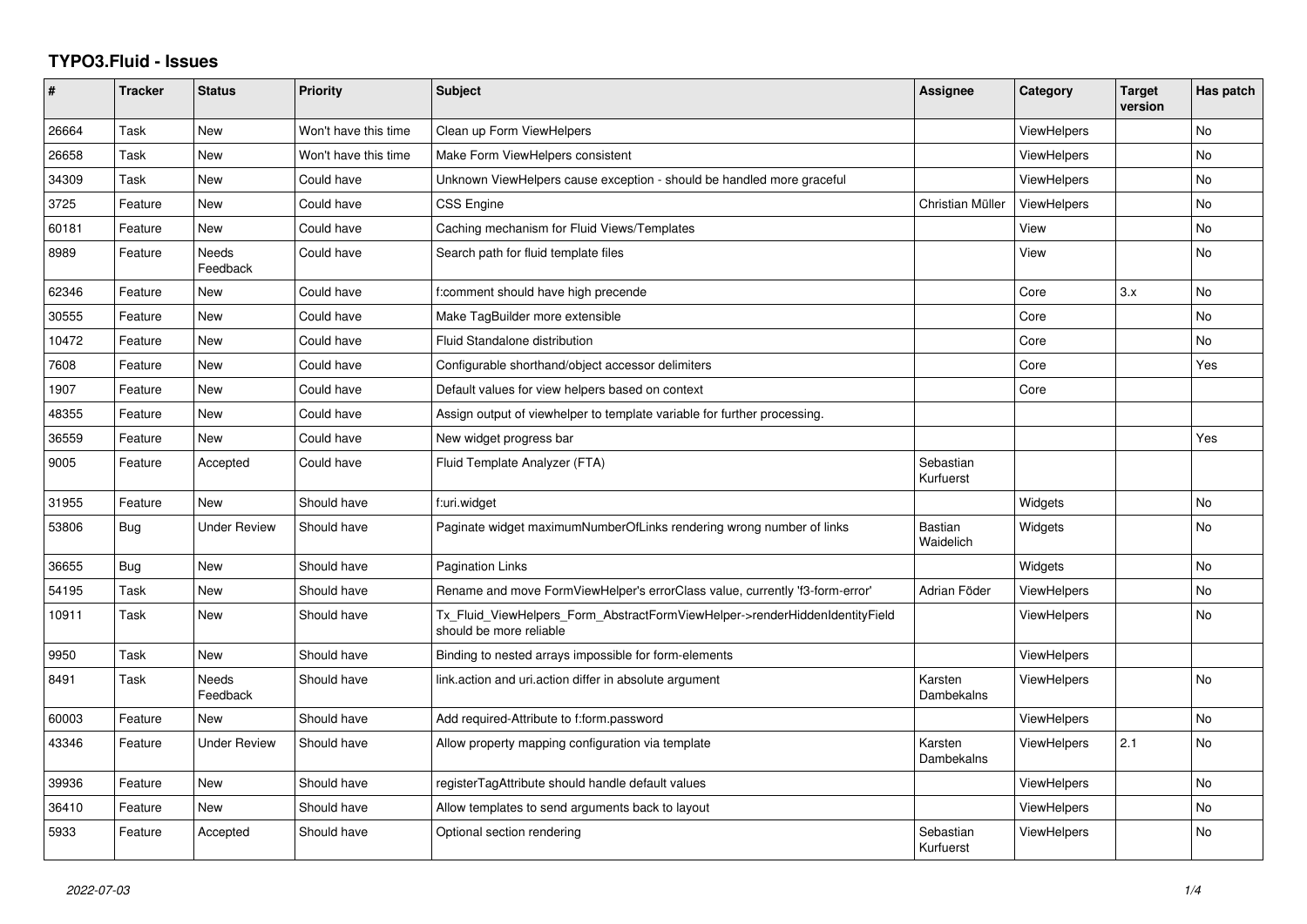| $\sharp$ | <b>Tracker</b> | <b>Status</b>       | <b>Priority</b> | <b>Subject</b>                                                                            | <b>Assignee</b>             | Category    | <b>Target</b><br>version | Has patch |
|----------|----------------|---------------------|-----------------|-------------------------------------------------------------------------------------------|-----------------------------|-------------|--------------------------|-----------|
| 65424    | Bug            | <b>Under Review</b> | Should have     | SelectViewHelper must respect option(Value Label)Field for arrays                         |                             | ViewHelpers |                          | No        |
| 58862    | Bug            | Needs<br>Feedback   | Should have     | FormViewHelper doesn't accept NULL as value for \$arguments                               | Bastian<br>Waidelich        | ViewHelpers |                          | Yes       |
| 54284    | Bug            | New                 | Should have     | Default Option for Switch/Case VH                                                         |                             | ViewHelpers |                          | No        |
| 49600    | Bug            | New                 | Should have     | f:form tag shown as a HTML on frontend                                                    |                             | ViewHelpers |                          | No        |
| 44234    | Bug            | <b>Under Review</b> | Should have     | selectViewHelper's sorting does not respect locale collation                              |                             | ViewHelpers | 2.1                      | No        |
| 40998    | Bug            | <b>Under Review</b> | Should have     | Missing parent request namespaces in form field name prefix                               | Sebastian<br>Kurfuerst      | ViewHelpers | 1.1.1                    | No        |
| 37619    | Bug            | New                 | Should have     | Fatal Error when using variable in name attribute of Section ViewHelper                   |                             | ViewHelpers |                          | <b>No</b> |
| 36662    | Bug            | Needs<br>Feedback   | Should have     | Checked state isn't always correct when property is collection                            | Kevin Ulrich<br>Moschallski | ViewHelpers | 1.1.1                    | No        |
| 34682    | Bug            | <b>Under Review</b> | Should have     | Radio Button missing checked on validation error                                          |                             | ViewHelpers |                          | No        |
| 30937    | Bug            | New                 | Should have     | CropViewHelper stringToTruncate can't be supplied so it can't be easily extended          |                             | ViewHelpers |                          | Yes       |
| 8648     | Bug            | New                 | Should have     | format.crop ViewHelper should support all features of the crop stdWrap function           |                             | ViewHelpers |                          | No        |
| 45394    | Task           | New                 | Should have     | Forwardport Unit test for standalone view                                                 |                             | View        |                          | No        |
| 43072    | Task           | New                 | Should have     | Remove TOKENS for adding templates fallback in Backporter                                 |                             | View        |                          | No        |
| 46289    | Bug            | Needs<br>Feedback   | Should have     | Enable Escaping Interceptor in XML request format                                         |                             | View        | 2.0.1                    | No        |
| 32035    | Task           | New                 | Should have     | Improve fluid error messages                                                              |                             | Core        |                          | Yes       |
| 46257    | Feature        | <b>Under Review</b> | Should have     | Add escape sequence support for Fluid                                                     |                             | Core        |                          | No        |
| 33394    | Feature        | Needs<br>Feedback   | Should have     | Logical expression parser for BooleanNode                                                 | <b>Tobias Liebig</b>        | Core        |                          | No        |
| 4704     | Feature        | New                 | Should have     | Improve parsing exception messages                                                        |                             | Core        |                          |           |
| 39990    | Bug            | New                 | Should have     | Same form twice in one template: hidden fields for empty values are only rendered<br>once |                             | Core        |                          | <b>No</b> |
| 12863    | Bug            | New                 | Should have     | Attributes of a viewhelper can't contain a '-'                                            | Sebastian<br>Kurfuerst      | Core        |                          | No        |
| 3481     | Bug            | New                 | Should have     | Use ViewHelperVariableContainer in PostParseFacet                                         |                             | Core        |                          | No        |
| 56237    | Task           | New                 | Should have     | in-line (Condition) View Helpers should not evaluate on parsing                           |                             |             |                          | No        |
| 47669    | Task           | New                 | Should have     | FormViewHelper does not define the default request method                                 |                             |             |                          | No        |
| 46091    | Task           | Needs<br>Feedback   | Should have     | Show source file name and position on exceptions during parsing                           |                             |             |                          | No        |
| 43071    | Task           | New                 | Should have     | Remove TOKENS for adding fallback teplates in B                                           |                             |             |                          | No        |
| 42743    | Task           | New                 | Should have     | Remove inline style for hidden form fields                                                |                             |             |                          | No        |
| 60271    | Feature        | New                 | Should have     | Paginate viewhelper, should also support arrays                                           |                             |             |                          | No        |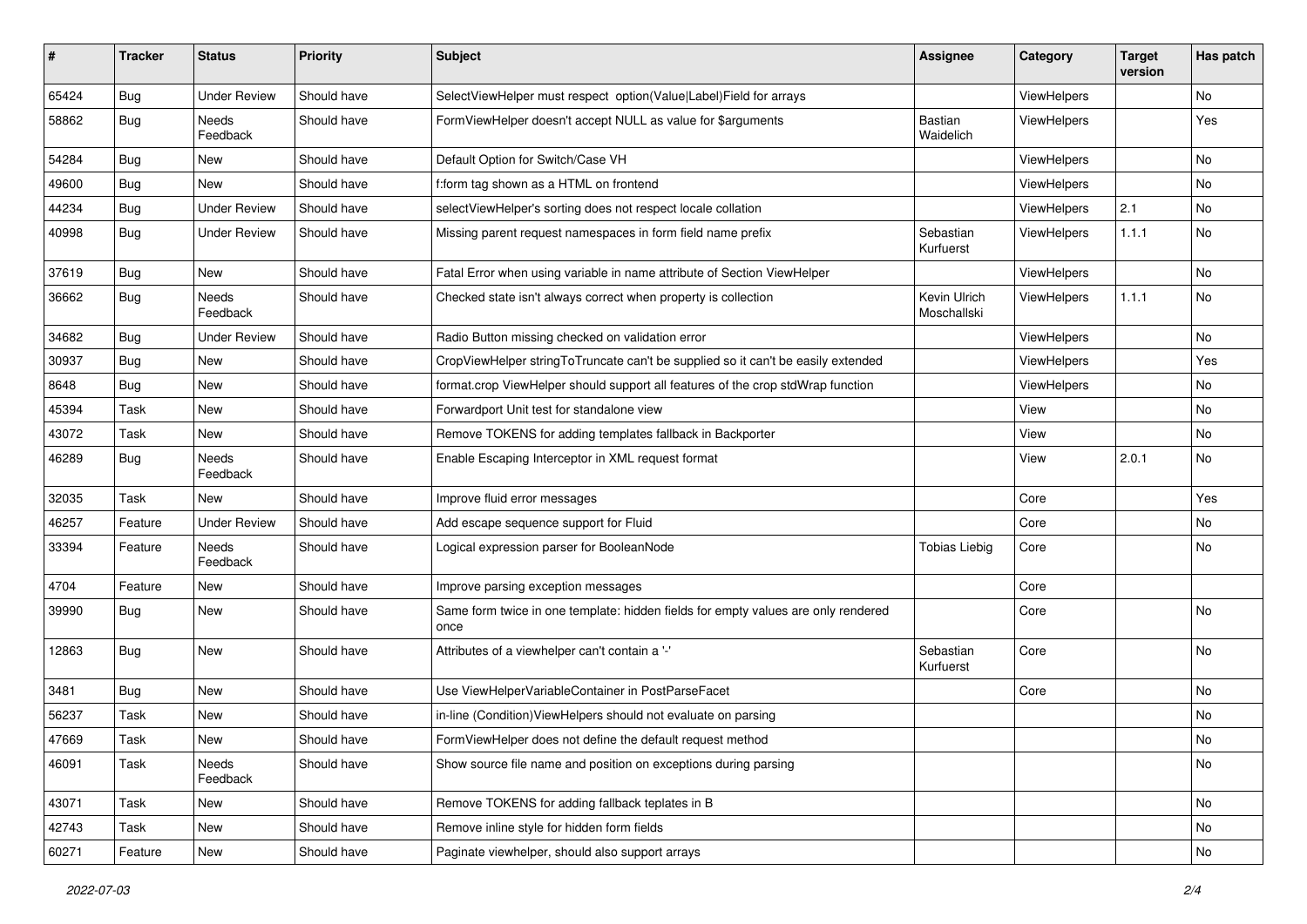| #     | <b>Tracker</b> | <b>Status</b>       | <b>Priority</b> | Subject                                                                                                     | <b>Assignee</b>        | Category | <b>Target</b><br>version | Has patch     |
|-------|----------------|---------------------|-----------------|-------------------------------------------------------------------------------------------------------------|------------------------|----------|--------------------------|---------------|
| 52640 | Feature        | <b>Under Review</b> | Should have     | Create an UnlessViewHelper as opposite to the IfViewHelper                                                  | Marc Neuhaus           |          |                          | <b>No</b>     |
| 51277 | Feature        | New                 | Should have     | ViewHelper context should be aware of actual file occurrence                                                |                        |          |                          | No            |
| 49756 | Feature        | <b>Under Review</b> | Should have     | Select values by array key in checkbox viewhelper                                                           |                        |          |                          | No            |
| 46545 | Feature        | <b>New</b>          | Should have     | Better support for arrays in options of SelectViewHelper                                                    |                        |          |                          | No            |
| 45345 | Feature        | Needs<br>Feedback   | Should have     | Easy to use comments for fluid that won't show in output                                                    |                        |          |                          |               |
| 45153 | Feature        | New                 | Should have     | f:be.menus.actionMenuItem - Detection of the current select option is insufficient                          |                        |          |                          | No            |
| 42397 | Feature        | New                 | Should have     | Missing viewhelper for general links                                                                        |                        |          |                          | No            |
| 40081 | Feature        | <b>New</b>          | Should have     | Allow assigned variables as keys in arrays                                                                  |                        |          |                          | No            |
| 38130 | Feature        | New                 | Should have     | Checkboxes and multiple select fields should have an assignable default value                               |                        |          |                          | No            |
| 37095 | Feature        | New                 | Should have     | It should be possible to set a different template on a Fluid TemplateView inside an<br>action               | Christopher<br>Hlubek  |          |                          | <b>No</b>     |
| 33215 | Feature        | <b>New</b>          | Should have     | RFC: Dynamic values in ObjectAccess paths                                                                   |                        |          |                          | No            |
| 9514  | Feature        | New                 | Should have     | Support explicit Array Arguments for ViewHelpers                                                            |                        |          |                          |               |
| 3291  | Feature        | Needs<br>Feedback   | Should have     | Cacheable viewhelpers                                                                                       |                        |          |                          | <b>No</b>     |
| 58983 | Bug            | <b>New</b>          | Should have     | format.date does not respect linebreaks and throws exception                                                |                        |          |                          | No            |
| 58921 | <b>Bug</b>     | New                 | Should have     | f:form.* VHs crash if NOT inside f:form but followed by f:form                                              |                        |          |                          | No            |
| 55008 | Bug            | <b>Under Review</b> | Should have     | Interceptors should be used in Partials                                                                     | Christian Müller       |          |                          | No            |
| 52591 | <b>Bug</b>     | <b>New</b>          | Should have     | The Pagination Widget broken for joined objects                                                             |                        |          |                          | No            |
| 52536 | Bug            | <b>Under Review</b> | Should have     | Errorclass not set if no property-attribute set                                                             |                        |          |                          |               |
| 52419 | Bug            | New                 | Should have     | Wrong PHPDocs notation for default value inline f:translate viewhelper                                      |                        |          | 2.0                      | No            |
| 50888 | <b>Bug</b>     | <b>Under Review</b> | Should have     | WSOD by changing name of section and if Fluid caches are generated                                          |                        |          |                          | No            |
| 47006 | <b>Bug</b>     | <b>Under Review</b> | Should have     | widget identifier are not unique                                                                            |                        |          |                          | No            |
| 28554 | Bug            | <b>New</b>          | Should have     | (v4) implement feature flag to disable caching                                                              |                        |          |                          | No            |
| 28553 | <b>Bug</b>     | New                 | Should have     | improve XHProf test setup                                                                                   |                        |          |                          | No            |
| 28552 | <b>Bug</b>     | New                 | Should have     | (v5) write ViewHelper test for compiled run; adjust functional test to do two passes<br>(uncached & cached) |                        |          |                          | No            |
| 28551 | <b>Bug</b>     | Accepted            | Should have     | (v4) backport VHTest                                                                                        | Sebastian<br>Kurfuerst |          |                          | <b>NO</b>     |
| 28550 | Bug            | New                 | Should have     | (v4) make widgets cacheable, i.e. not implement childnodeaccess interface                                   |                        |          |                          | No            |
| 28549 | <b>Bug</b>     | New                 | Should have     | make widgets cacheable, i.e. not implement childnodeaccess interface                                        |                        |          |                          | No            |
| 13045 | Bug            | New                 | Should have     | Entity decode of strings are different between if-conditions and output of variable                         |                        |          |                          |               |
| 45384 | Bug            | New                 | Must have       | Persisted entity object in widget-configuration cannot be deserialized (after reload)                       |                        | Widgets  | 2.0.1                    | $\mathsf{No}$ |